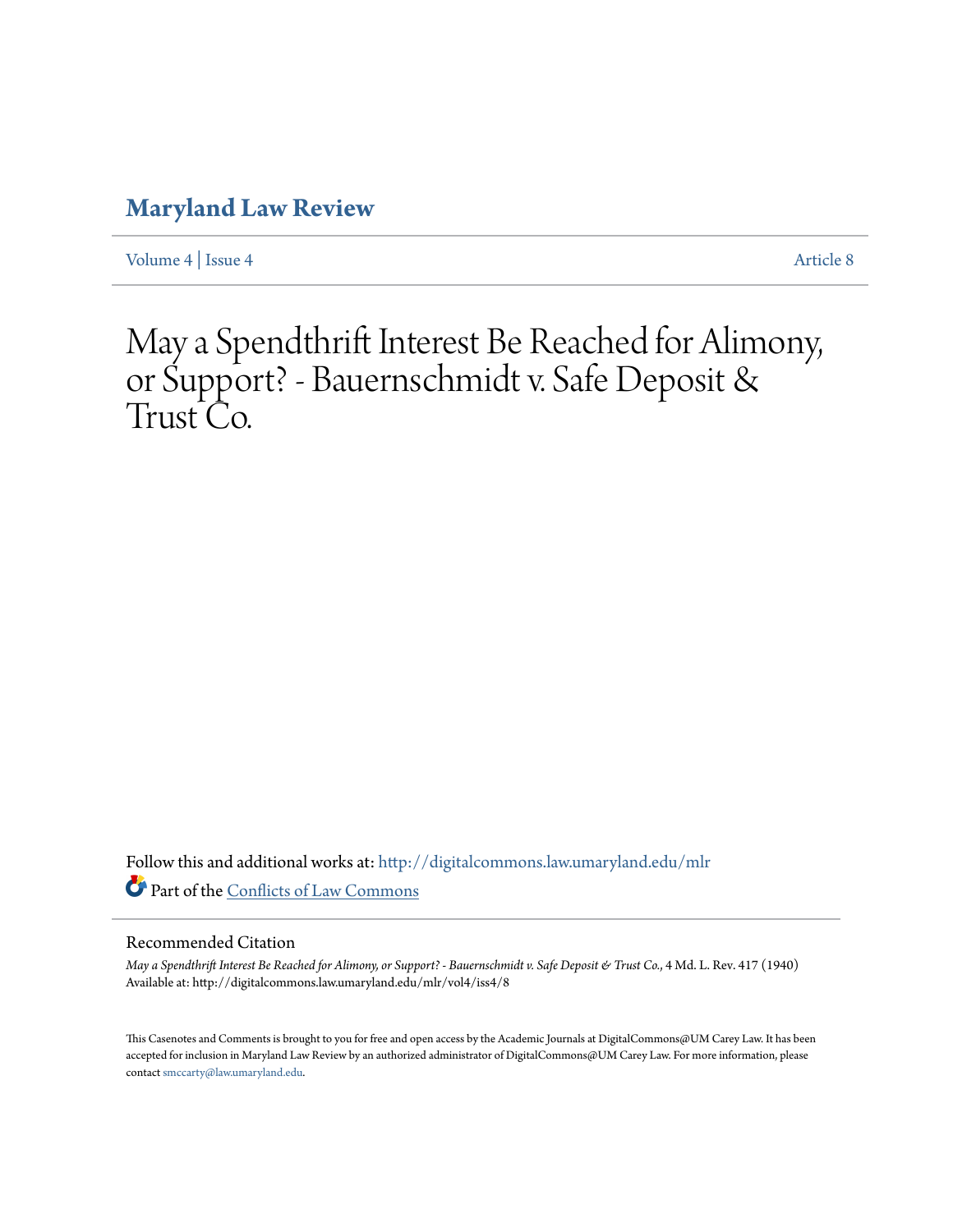### **MAY A SPENDTHRIFT INTEREST BE REACHED FOR ALIMONY, OR SUPPORT?**

#### *Bauernschmidt v. Safe Deposit & Trust Co.'*

One **N.** B., a resident of California, sued out a writ of foreign attachment in Baltimore City against her husband W. B. and garnisheed the Trust Company. The basis of the attachment **by N.** B. was a claim of **\$17,641.90** alleged to be due her under a decree for separate maintenance **by** the Superior Court of California for Los Angeles County. The Trust Company answered that under the will of the husband's ancestors they were but trustees of a spendthrift trust and therefore had no assets of the husband which were open or subject to garnishment. In order to avoid the obstacle of the general immunity to attachment of income from spendthrift trusts, the plaintiff, according to the Court, invoked the California rule that the separation decree was the equivalent of an award of alimony and that in California the income of a spendthrift trust may be reached in order to satisfy a claim for alimony.<sup>2</sup> The Court of Appeals held that in Maryland the decree of the California Court could not be considered as an alimony award but was a debt of record and said "there is no need to discuss the decisions elsewhere, of the rights of the wife of a spendthrift cestui que trust."'

The case raises vital issues in two important branches of law. In the field of Conflict of Laws, the decision pre-

**<sup>1 176</sup> Md. 351,** 4 **A. (2d) 712 (1939).** The same case is noted in the following casenote on another point.<br><sup>2</sup> Apparently the plaintiff so argued, for early in the Court's opinion there

appears the following language, "To overcome this obstacle in the decisions of this court that Income from a spendthrift trust could not be reached with respect to attachments of income from spendthrift trusts, the plaintiff invokes the rule of comity between the States, and alms to<br>apply here the rule in California that there is an exception in favor of<br>decrees for alimony." However, this does not appear to have been the rule in California; for, quite to the contrary, the Courts of that state had held that income from a spendthrift trust was not open to a wife's suit for support. See San Diego Trust and Savings Bank v. Heustis, 121 Cal. A. 675, 10 P. (2d) 158 (1932); Kelly v. Kelly, 11 Cal. (2d) 356, 79 P. (2d) 1059 (Cal. 1938); and four cases all of the same name, Canfield v. Security First Nat. Bank, 8 Cal. A. (2d) 277, 48 P. (2d) 133 (1935); 77 P. (2d) 857 (Cal. 1938); 77 P. (2d) 866 (Cal. 1938); 13 Cal. (2d) 1, 87 P.<br>(2d) 830 (1939); 13 Cal. (2d) 35, 87 P. (2d) 847 (1939). It would seem that plaintiff should have relied on the California decree as establishing a valid claim for support, and recognized that Maryland law would determine whether a Maryland spendthrift trust could be reached, arguing that Maryland law should allow it to be reached for this purpose.

<sup>&#</sup>x27;4 **A. (2d) 712,** 714 **(Md. 1939).**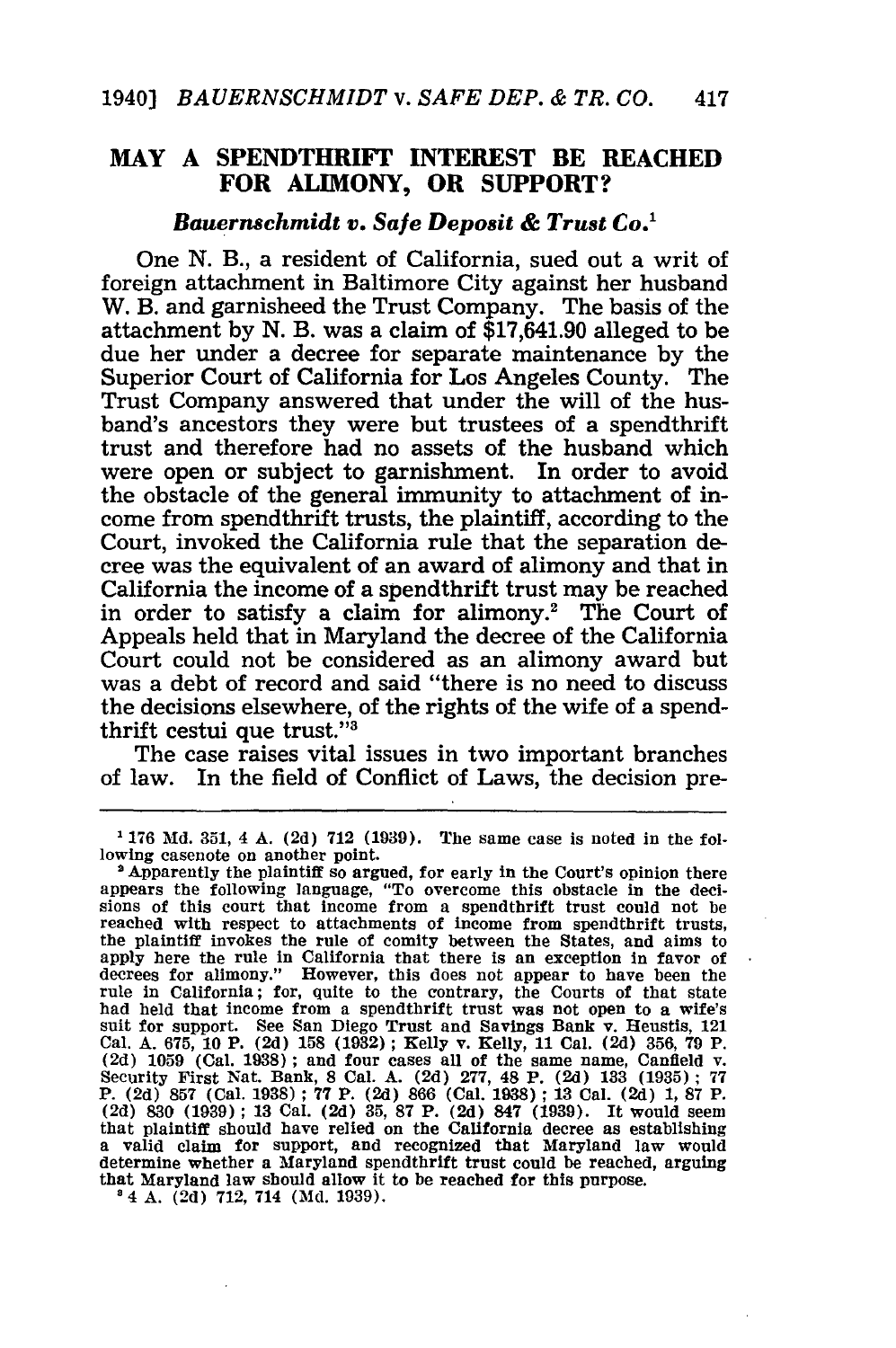sents the question whether Maryland will treat as alimony an award of money by a California decree confirming a separation agreement which was effective as an award of alimony in California, when the Maryland Courts have failed to consider such an agreement rendered in Maryland as the equivalent of an award of alimony.<sup>4</sup> In the field of Trusts, the decision opens, by indirection at least, the question of the amenability of income from a spendthrift trust to a suit by the wife for alimony, or to a suit by the wife or child for support against the beneficiary of the trust.<sup>5</sup>

As to the Trusts problem, the Court of Appeals opened its argument with the statement that spendthrift trusts are not subject in Maryland to attachment, execution, assignment, or anticipation. In support of this premise the Court cited five cases. $6$  However, each of the cases cited, having facts which involved only general creditors, involved mere statements of the general rule that income from spendthrift trusts is not within reach of the creditors of the beneficiary. Accordingly, these cases were not determinative of any consideration of the rights of a wife or child to reach that income for their support under the special doctrines allowing particular classes of claimants to reach such an interest.

Actually, the Court, in the words quoted above, seems to have avoided the issue as to whether the income from such trusts was reachable by a wife suing for alimony, on the basis that the decree of the California Court could not be considered in Maryland as an award of alimony.<sup>7</sup> Without comment as to whether this was justified, it would appear that the Maryland law as to the rights of a wife or child to reach a spendthrift interest is left undetermined.

The weight of judicial authority, the Restatement of the Law of Trusts, text writers, and law review articles all favor the proposition that in an action by a wife or by a child for support against the beneficiary of a spendthrift trust the public will demands that the wife or child shall

IDickey v. Dickey, 154 Md. 675, 141 A. 387, 58 A. L. R. 634 **(1928);** Bushman v. Bushman, **157** Md. 166, 145 A. 488 (1929).

<sup>&</sup>lt;sup>5</sup> The present case note is concerned only with the second issue, namely, the problem raised in the field of trusts. As to the question raised in the field of Conflict of Laws, see the following casenote.

**<sup>6</sup>** Smith and Son v. Towers, Garnishee, 69 **Md. 77,** 14 A. 497, 15 A. 92, 9 Am. St. Rep. 398 (1888) ; Reid v. Safe Deposit and Trust Co., 86 Md. 464, 38 A. 899 (1897): Jackson Square Assn. v. Bartlett, **95** Md. 661, **53** A. 426, 93 Am. St. Rep. 416 (1902); Safe D. and T. Co. v. Ind. Brewing Assoc., **127 Md.** 463, 96 **A. 617 (1916);** Johnson v. Stringer, **158 Md. 315,** 148 A. 447 **(1930). <sup>7</sup>**See notes **3** and 4, *8upra.*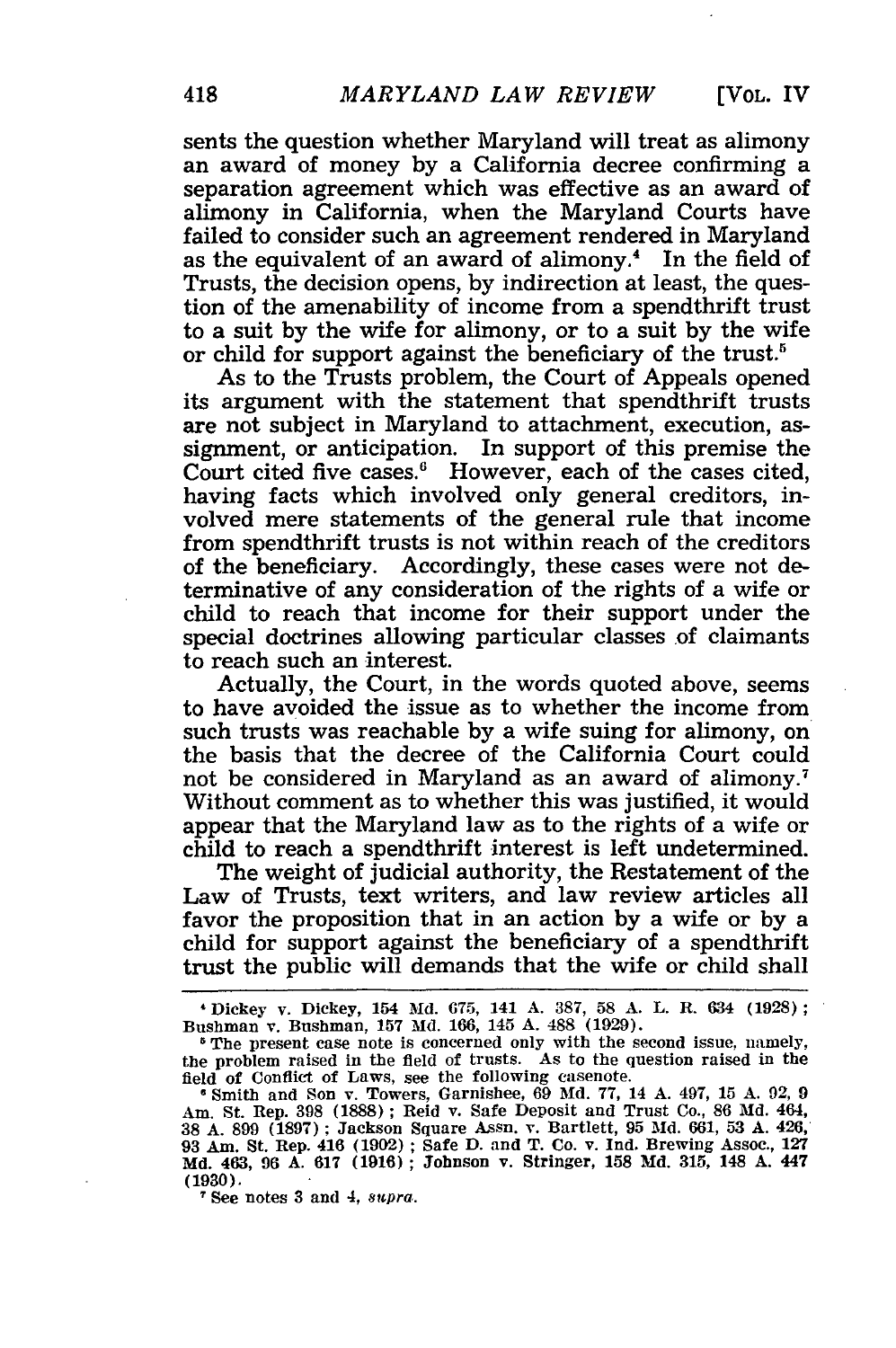recover.<sup>8</sup> The wife and child represent but one of several classes of claimants which have been thought capable of subjecting income from a spendthrift trust to their respective claims against the beneficiary.<sup>9</sup> There is authority that the interest of the beneficiary of a spendthrift trust may be reached by the government for taxes;<sup>10</sup> creditors who have furnished necessaries to the beneficiary;<sup>11</sup> and persons who have conferred some benefit upon the bene $ficiency's$  interest in the trust estate.<sup>12</sup> Professor Scott adds that tort creditors also should be able to reach the interest of the beneficiary.<sup>13</sup>

That which is common to all of those instances wherein it is generally thought that the income of such trusts is reachable is the factor of public policy. While the particular theories advanced in each case or group of cases may be different from that advanced in the other cases or group of cases nevertheless the "inarticulate major premise" in all the decisions is the demand of social policy. Professor Scott reasons that "when one comes to examine the question of public policy in regard to spendthrift trusts

<sup>8</sup> GRISWOLD, SPENDTHRIFT TRUSTS (1936) Sec. 333; RESTATEMENT OF<br>TRUSTS (1935) Sec. 157; SCOTT, TRUSTS (1939) Sec. 157; Brown, Rights of<br>Creditors of Beneficiary of Spendthrift Trusts (1922), 21 Calif. L. Rev. 142; England v. England, **223 I1. App.** 549 **(I1., 1922):** Eaton v. Lovering, **81** *N.* **H. 275, 125 A.** 433, **35 A.** L. R. 1034 **(1924) ;** In Re Moorehead's Es-tate, **289** Pa. 542, **137 A. 802, 52 A.** L. R. **1251 (1927).** *Contra,* see Buckman v. Buckman, 294 Mass. 214, 200 **N. E. 918,** 104 **A.** L. R. 744 **(1936);** San Diego Trust and Savings Bank v. Heustis, 121 Cal. **A. 675, 10** P. **(2d) 158 (1932) ;** *Cf.* Canfield v. Security First Nat. Bank, **8** Cal. **A. (2d) 277,** 48 P. (2d) 133 (1935); In Re Fitzgerald (1904) 1 Ch. 573; Oberndorf v. Farmer's Loan and Trust Co., 208 N. Y. 367, 102 N. E. 534 (1913); Pruyn v. Sears, 161 N. Y. Supp. 58, 96 Misc. 200 (1916); Thomas v. Thomas, 112 Pa. S. **(2d) 773 (1936).** *Cf.* Note **(1928)** 41 Harv. L. Rev. 410; and Note **(1928) 76 U.** of Pa. L. Rev. 220. The cases of In Re Jones' Estate, 48 **A. 865** (Pa. **1901)** and Schuster's Estate, **26** Pa. Dist. Rep. **232 (1917)** were homologous decisions in that they upheld payment **by** a trustee of funds from spendthrift trust to the wife on order of the beneficiary. **<sup>9</sup>RESTATEMENT, TRUSTS (1935)** Sec. **157; SCOTT, TRUSTS, (1939)** See. **157.**

**In** a caveat to this section the **RESTATEMENT** admonishes that these two classes plus that of the wife and child are not necessarily the only claimants who may reach the income from the fund.

**11** In Re Rosenberg's Will, **269 N.** Y. 247, **199 N. E. 206, 298 U. S. 669, 56 S.** Ct. 834, **80** L. **Ed. 1392, (1935);** as to powers of the Alien Property Custodian to reach the income see Keppelmann v. Palmer, **91 N. J. E. 67, 108 A.** 432 **(1919),** cert. denied, **252 U. S. 581,** 40 **S.** Ct. **392,** 64 L. **Ed. 727** (1920).

**<sup>11</sup>**Cooper v. Carter, 145 Mo. App. 387, 129 **S.** W. 224 (1910). Scott cites Pole v. Pietsch, 61 Md. 570 (1884). That was a discretionary trust and the evidence showed bad faith in the exercise of the discretion. Matter of Berrien, 264 N. Y. Supp. 593 (1933).

**12** In Re Williams, 187 N. Y. 286, 79 N. **E.** 1019 (1907) ; *Cf.* Pond v. Har-<br>rison, 96 Kan. 542, 152 P. 655, L. R. A. 1916 B. 1264 (1915).

**" SCOTT, TRUSTS** (1939) Sec. 157.5.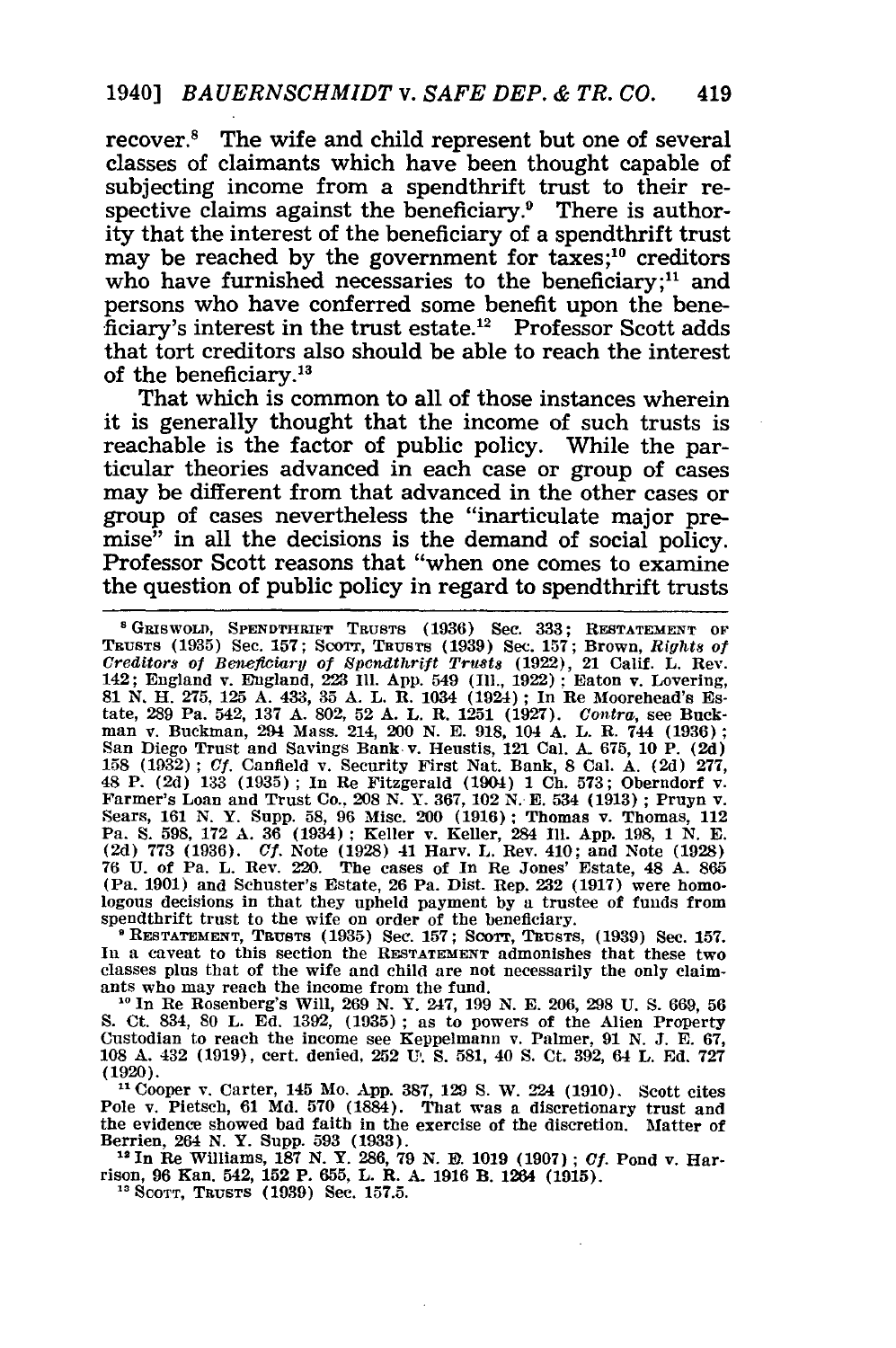there is no clear answer. So much depends upon the actual effects produced by permitting them, the effects both economic and sociological upon the community and upon the beneficiaries of such trusts, and so much depends upon whether these effects are deemed desirable or otherwise".<sup>14</sup> However, he goes on to indicate that when a wife or child is suing for support none of the reasons which are generally advanced to exclude creditors are applicable. For the law of spendthrift trusts developed to protect the beneficiary against ordinary contract creditors and not other types of claimants.<sup>15</sup> Accordingly it is extending the law unduly in the direction of an already favored instrument of the law, the spendthrift trust, to hold that where a wife or child is concerned the interest of the beneficiary is still unreachable.

In arriving at the result that income from a spendthrift trust was reachable by a wife or child suing for maintenance the authorities have advanced varying theories. Illinois,<sup>16</sup> New Hampshire,<sup>17</sup> and Pennsylvania<sup>18</sup> have held that the settlor intended the income from such a trust to cover support of the wife or child. In other words that the beneficiary's wife and children, equally with the beneficiary, were to be considered within the settlor's bounty. This being the intent of the settlor, the effect of the decisions in these jurisdictions has been to vest in the wife or child a right of action against the trustee.<sup>19</sup> Public policy in some instances has been so strong that it has been held that even though it can be seen that the settlor intended to exclude the wife and child, nevertheless these claimants are not barred.<sup>20</sup> New York, on the other hand, has held

<sup>19</sup> In California it has been held that where creditors are allowed by statute to reach the "surplus" income from the trust, the needs of the wife and children are considered in determining the amount of surplus. Magner v. Crooks, **139** Cal. 640, **73** P. **585 (1903).** See also the New York case of Wetmore v. Wetmore, 149 **N.** Y. 520, 44 **N. E. 169 (1896),** where the wife was allowed to reach all of a trust income of **\$5,000** where it appeared that the husband bad an independent income of \$10,000 a year.

**<sup>20</sup>**Thomas v. Thomas, 112 Pa. **S. 578, 172 A. 36** (1934) **;** Keller v. Keller, 1 N. **E.** (2d) **773.** *Contra,* Erickson v. Erickson, 197 Minn. 71, 266 N. W. 161, **197** Minn. 432, 267 N. W. 426 **(1936);** Schwager v. Schwager, 7th **C. C. A., 8 U. S.** Law Week 319, noted (1940) **88 U.** Pa. L. Rev. **758;** (1940) **53** Harv. L. Rev. 1059.

**<sup>11</sup>** *Ibid.,* Sec. 152.

<sup>&</sup>lt;sup>16</sup> England v. England, 223 Ill. App. 549 (1922) ; Keller v. Keller, 284 Ill. **App.** 198, 1 **N. E.** (2d) **773** (1936) ; Futtle v. Grunderson, 254 Ill. App. **552 (1929). <sup>17</sup>**Eaton v. Lovering, **81 N.** H. **275, 125 A.** 433, **35 A.** L. **R.** 1034 (1924).

**<sup>18</sup>**In Re Moorehead's Estate, **289** Pa. 542, **137 A.** 802, **52 A.** L. R. **1251**

**<sup>(1927).</sup>**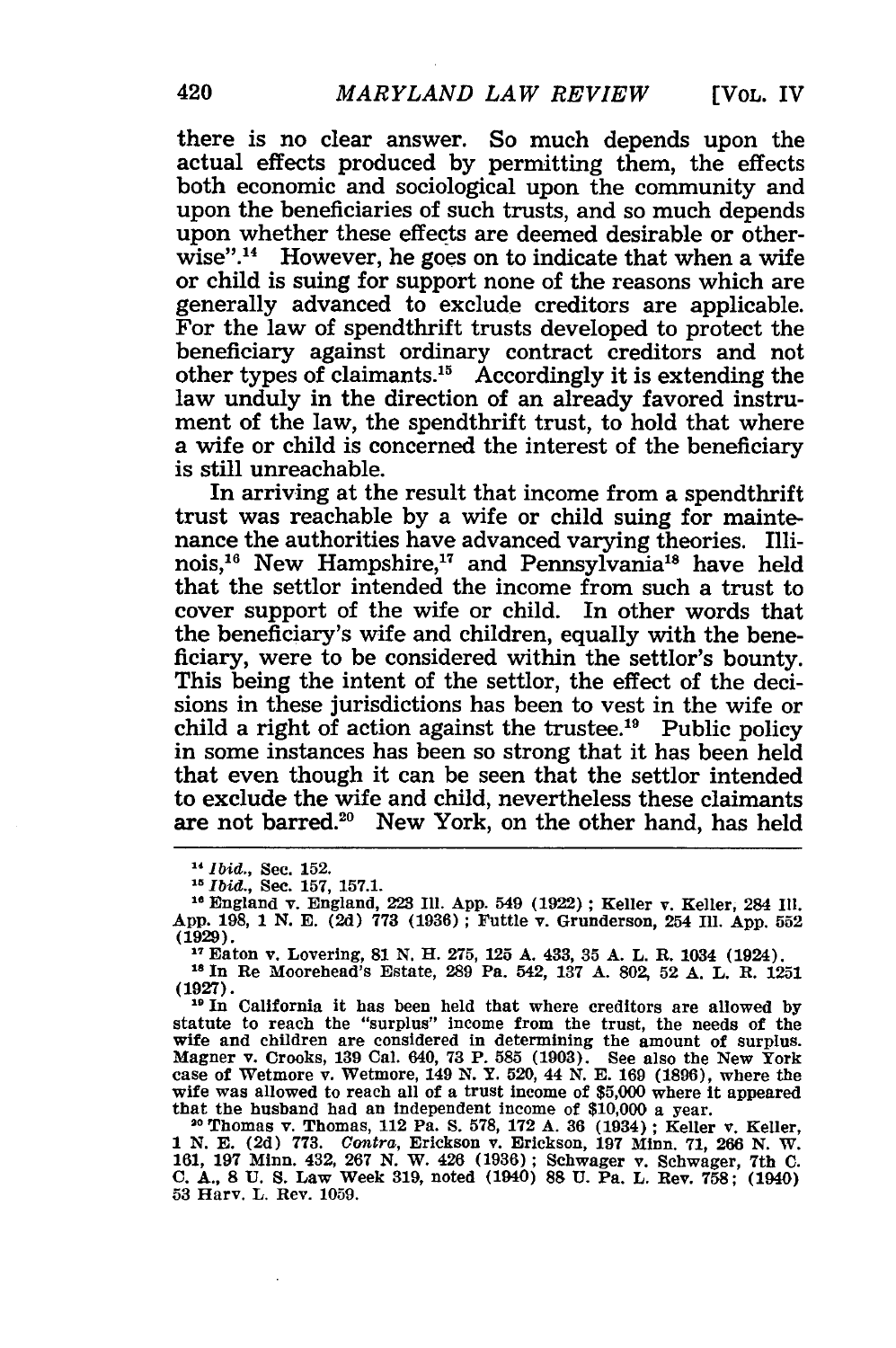that the wife or child may reach the husband's or father's beneficial interest in the trust as creditors. $21$  Both of these views are but legal legerdemain employed by the courts to palliate the fact that they are really making an exception to the general immunity of spendthrift trust income in favor of the public policy calling for support of a wife or child.22 In the words of Professor Griswold, "it would appear to be more satisfactory for the courts to recognize frankly that recovery by the wife or child represents a limitation on the generality of the spendthrift trust."28 Such a limitation needs no such extended excuses when it is remembered that spendthrift provisions themselves did not receive unanimous approval at their inception in American law.24 They are of too recent recognition in Maryland for the law to crystallize in favor of excluding all classes of claimants without careful consideration of the problem by the courts.<sup>25</sup> Professor Scott has suggested a third or intermediate point of view that might be taken in these cases. He argues that the wife and child should not be precluded from reaching the beneficiary's interest but that they be permitted to reach it only to the extent that may appear to the court as reasonable under the circumstances. Of course much can be said in behalf of this position. Actually, no harm results to anyone if this view obtains. And the court, which is in an excellent position to determine the best interests of the parties, can allocate funds for the wife's support and simultaneously aid public policy.

There is ample analogy in other than spendthrift trust cases to support the right of the wife or of the child to recover for maintenance. Many cases allow the wife to reach income paid the husband as veteran's compensation where by Federal statute such income cannot be reached by

**<sup>23</sup>**GRSWOLD, **SPENDTHRIFT** TRuSTS **(1936)** Sec. 334.

**2, GRAy, RESTAINTS** ON **AIENATION (2d** ed., **1895)** IX. **<sup>25</sup> The** earliest Maryland Case is Smith **v.** Towers, **69 Md. 77,** 14 **A.** 497, **15 A. 92 (1888).**

**<sup>21</sup>**Oberndorf v. Farmer's Loan and Trust Co., **208 N.** Y. **367,** 102 **N. E.** 534 **(1913).**

<sup>&</sup>lt;sup>22</sup> In further carrying out the public policy concept, courts have upheld assignments by the beneficiary of a spendthrift trust of a part of his interest for the purpose of providing for his wife's support. Wright v. Leupp, **70** N. **J.** E. 130, 62 **A.** 464 (1905) ; In Re Yard's Estate, 189 N. Y. Supp. 190, 116 Misc. 19 (1921). In this latter case a statute was involved. "Where the trust is created for the support of the beneficiary, it has been held that the fact that he has dependents is to be taken into consideration in determining the amount to which he is entitled under the trust, that the support of a person includes the support of those whom it is his duty to support." **SCOTT, TRuSTS (1939)** Sec. **157.1.**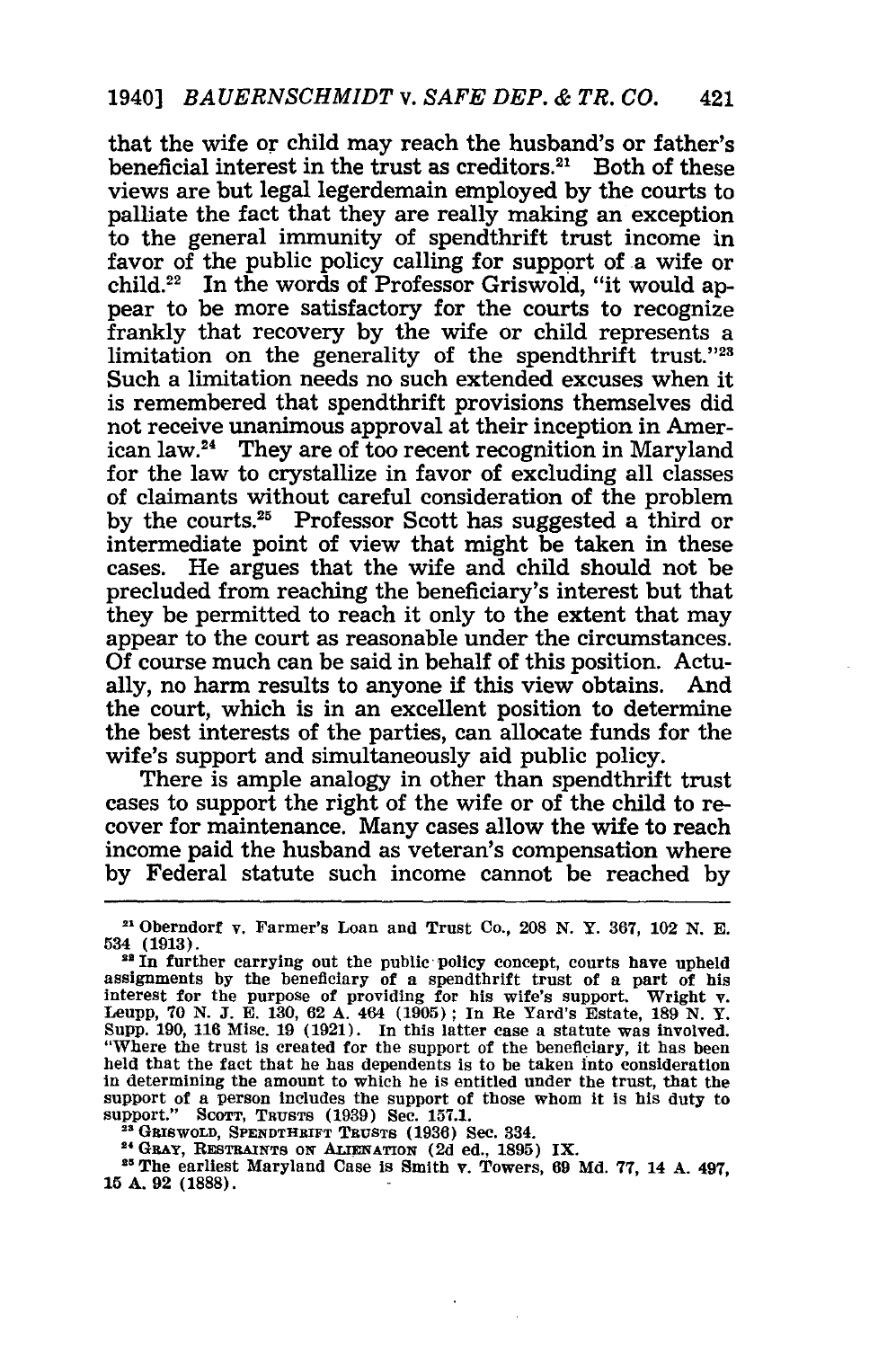creditors generally.26 There are also those decisions and statutes which do not give the general exemptions from execution to proceedings to enforce the payment of alimony or support.<sup>27</sup> Thus, the position of the wife is favored and protected in those instances where **by** general statutory law the husband's income is not within reach of the general creditors. No sound basis of distinction exists between these cases and those where the husband's income is held to be beyond the grasp of creditors because of a legal contrivance designated as a spendthrift trust. The rule should be general to the effect that the wife's and child's dependent position is such that the law favors them and allows them always to partake in the husband's or father's income regardless of its source.<sup>28</sup>

In relation to the substance of the issue, no difference in results should be reached because of the technical nature of wife's or child's suit. Thus whether the suit is one for alimony or support, on the one hand, or to recover for necessities, the result should be the same.<sup>29</sup> In those cases outside of Maryland where the issue has been raised in terms of a suit on an alimony decree, the better authority allows the wife to recover. $30$  In doing so, these opinions recognize the true nature of the wife's or child's suit, namely, that it is a suit for support **by** a dependent, and accordingly adjudicate the wife's and child's rights in terms of the substantive nature of the issue.

As time passes, it is probable that a greater and greater number of courts will allow the wife or child to reach the income from a spendthrift trust. Likewise, it will become

**<sup>26</sup>**Stone v. Stone, **188** Ark. **622, 67 S.** W. **(2d) 189** (1934); Hollis v. Bryan, **166** Miss. **687, 143 So. 687 (1932).** As to amenability of police pen-sions see Monck v. Monck, **172 N.** Y. Supp. 401, 184 **App.** Div. **656 (1918).**

**<sup>27</sup>**Willen v. Willen, 121 Cal. **A. 351, 8** P. **(2d)** 942 **(1932);** Walker v. Walker, 204 **N. C.** 210, **167 S. E. 818 (1933),** a minor child; Caldwell **v.** Central of Georgia **By.** Co., **158** Ga. **392, 123 S.** E. **708** (1924) see also **50** L. R. **A. (N. S.) 697; 11 A.** L. **R. 123.**

**2s** Professor Griswold points out that two states have statutes to this effect, Missouri and Pennsylvania, GRISWOLD, SPENDTHRIFT **TRUSTS,** Sec. 341. See also RESTATEMENT, TRUSTS TENTATIVE DRAFT No. 2 (1931) 124.

**-** See for discussion De Rousse v. Williams, **181** Iowa **379,** 164 **N.** W. **896 (1917).** Eaton v. Lovering, **81 N.** H. **275, 125 A.** 433, **35 A.** L. **R.** 1034 (1924) gives a full discussion of the law, but allows recovery.

<sup>30</sup> England v. England, 223 Ill. App. 549 (1922); GRISWOLD, SPENDTHRIFT TRUSTS, Sec. 339, states that, in New York. while the wife's legal standing may **be** no better than that of any other creditor nevertheless **as** a practical matter **she** recovers. Moore v. Moore, **208 N.** Y. **97, 101 N. E. 711 (1913) :** Hoagland v. Leask, **138 N.** Y. Supp. **790,** 154 **App.** Div. **101 (1912), aff'd** (mem.), 214 **N.** Y. 645, **108 N. E. 1096 (1915);** Fink v. Fink, 248 **N.** Y. Supp. **129, 139** Misc. **630 (1931).** See also Ford v. Ford, **230 Ky. 56, 18 S.** W. **(2d) 859 (1929);** Gilkey v. Gilkey, **162** Mich. 664, **127 N.** W. **715 (1910).** See also Scorr, **TRUSTS (1939)** Sec. **157.**